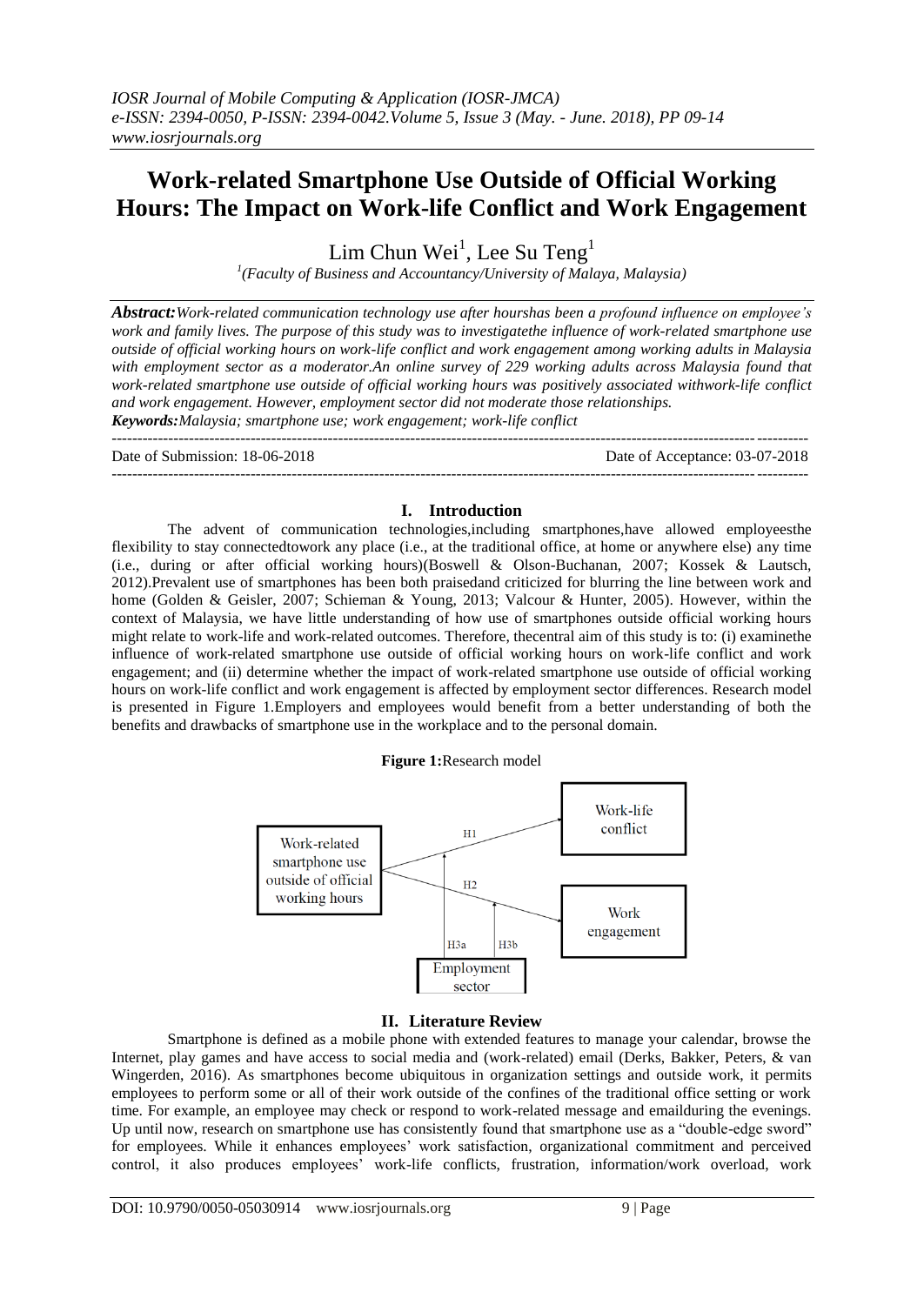intensification, and emotional exhaustion[\(Day, Kevin Kelloway, & Scott, 2010;](#page-4-3) [Diaz, Chiaburu, Zimmerman, &](#page-4-4)  [Boswell, 2012;](#page-4-4) [Golden & Geisler, 2007;](#page-4-2) [Kelliher & Anderson, 2010;](#page-4-5) [Xie, Ma, Zhou, & Tang, 2018\)](#page-5-2).

#### **Work-life conflict**

Communication technologies in general and the smartphone in particularallow for greater work life integration, flexibility, and control in managing the demands from different domains, including work and home [\(Batt & Valcour, 2003;](#page-4-6) [Valcour & Hunter, 2005\)](#page-5-1). However, this make the boundaries between work and home domain more permeable, which then increase the likelihood of spillover from work-related issues to privatedomain[\(Ashforth, Kreiner, & Fugate, 2000\)](#page-4-7).Work-related smartphone behaviors, such as keeping smartphones turned on during off-job time, glancing at them repeatedly, carrying them around all the time, and responding to emails in the eveningmay have a negative impact on work-life balance [\(Derks, Bakker, Peters, &](#page-4-8)  [van Wingerden, 2016;](#page-4-8) [Derks, van Duin, Tims, & Bakker, 2015;](#page-4-9) [Orlikowski, 2007\)](#page-5-3).

Work-life conflict is a form of interroleconflict in which the role pressures from the work and family domains are mutually incompatible in some respect [\(Greenhaus & Beutell, 1985\)](#page-4-10). Work-life conflict can occur in two directions - work interference with life or family and life or family interference with work [\(Carlson,](#page-4-11)  [Kacmar, & Williams, 2000;](#page-4-11) [Greenhaus & Beutell, 1985\)](#page-4-10).However, similar to [Boswell and Olson-Buchanan](#page-4-0)  (2007), this current study focuses specifically on how the demands of work might interfere with one"s personallifethat arises from work-related smartphone use (e.g., answering work-related emails, text messages, andphone calls) outside of official working hours.

Work-related smartphone use outside of official working hours may be particularly likely to associate with work-life conflict because an individual is not only spending more time working, thus detracting from personal or family time, but also has the potential to distrust or interrupt an individual at any time and any place. Indeed, there is increasing evidence that work-related smartphone use outside of regular work hours is associated with an increase in work-life conflict [\(Boswell & Olson-Buchanan, 2007;](#page-4-0) [Derks et al., 2015;](#page-4-9) [Diaz et](#page-4-4)  [al., 2012\)](#page-4-4).Yet, within the Malaysian context, this study aims to replicate with the already established relationship between smartphone use and work-life conflict with the following hypothesis:

**Hypothesis 1 (H1)**: Work-related smartphone use outside of official working hours is positively related to work-life conflict.

#### **Work engagement**

[Schaufeli, Salanova, González-romá, and Bakker \(2002\)](#page-5-4) defined work engagement as a positive, fulfilling, work-related state of mind that is characterized by vigor, dedication, and absorption. In essence,it captures how employees experiencetheir work: as stimulating and energetic and are willing to devote their effort even in the face of difficulties(vigor); as a significant, meaningful, inspirational, and challenging pursuit (dedication); and as engrossing andwhen they are fully concentrated so that time files (absorption).

Although much research has focused on the effect of smartphone use on work-related outcomes, the implications for work engagement specifically in the context of smartphone have received less research attention.

Previous research has identified job resources (e.g., development opportunities, task variety, feedback,and social support) and demands(e.g., workload, time pressure, and physical environment) as antecedents of work engagement[\(Crawford, LePine, & Rich, 2010\)](#page-4-12). Employees' work engagement is positively affected by job resources and negatively affected by job demands[\(Bakker, Demerouti, & Sanz-Vergel, 2014;](#page-4-13) [Bakker & Evangelia, 2007\)](#page-4-14). Literature oninformation and communication technology (ICT) recognizes that ICT includes smartphones provides both job resources and demands for employees, implying it has "double-edged" effects onemployees' work engagement [\(Day et al., 2010;](#page-4-3) [Diaz et al., 2012\)](#page-4-4). In particular, this study focuses on the effect of work-related smartphone use outside of official working hours on employees"work engagement.Within the Malaysianworkforce, smartphone keeps them connected with their superiors, colleagues,and clientsanytime, anywhere [\(Lee, 2012\)](#page-4-15).Thus, the following hypothesis was proposed:

**Hypothesis 2 (H2)**: Work-related smartphone use outside of official working hours is positively related to work engagement.

#### **Employment sectoras a moderator**

Public sector organizations (i.e., government agency)areoften presumed to operate in a different way than private sector organizations. On that account, we assume important differences exist between sectors in terms of communication technology uses in the workplace and its effects on employee"s work and family lives.As far as we know, the moderating role of employment sector on the relationship between work-related smartphone use outside of official working hours and work-life conflict has never been studied. Hence, the following hypotheses were posed: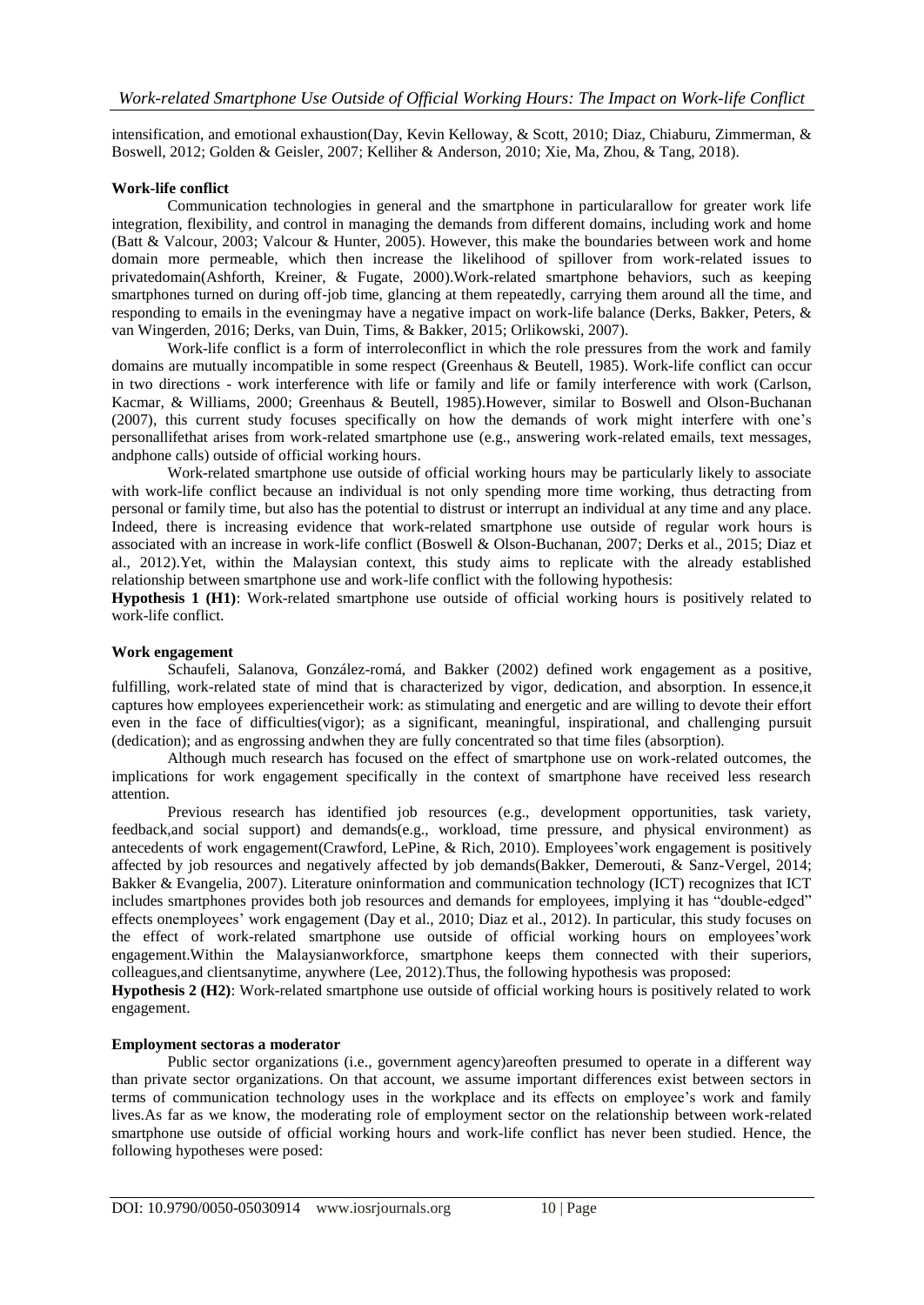**Hypothesis 3a (H3a)**: Employment sector moderates the relationship between work-related smartphone use outside of official working hours and work-life conflict.

**Hypothesis 3b (H3b)**: Employment sector moderates the relationship between work-related smartphone use outside of official working hours and work engagement.

#### **III. Method**

#### **Procedure and participants**

A conveniencesample of working adults in Malaysia who use a smartphone for work-related activities (e.g., accessing email/calendar/companyintranet, viewing/editing documents, spreadsheets, or presentations, instant messaging, making calls, etc.)was employed in the present study.Eligible participants were contacted by the researchers to complete an online survey questionnaire. The firstquestionnaire pageexplained the survey process and assured confidentiality and anonymity of the responses.

A total of 229 respondents completed the questionnaire. Respondents were primarily female (57.6%), single (48.9%), bachelor's degree holder (69.4%) and between the ages of 22 and 37 (75.1%). A total of 53.3% of the respondents held managerial positions. The majority (72.1%) was working in the private sector.

#### **Measures**

**Work-related smartphone useoutside of official working hours.** This  $(\alpha=0.717)$  was measured with a 4-item smartphone use scale fro[mDerks and Bakker \(2014\).](#page-4-16) All items were rated on a five-point Likert-type scale  $(1 =$  strongly disagree;  $5 =$  strongly agree). A sample item as "When my smartphone blinks to indicate newmessages, I cannot resist checking them."

**Work-life conflict.**This  $(\alpha=0.900)$  was measured with a modified version of Hayman (2005) work life balance scale. Hayman's original scale consists of 15 five-point Likert-type scale  $(1 =$  strongly disagree; 5 =strongly agree) items, such as "My personal life suffers because of work; I neglect personal needs because of work." However, in the present study, we used only the first dimension - work interference with personal life(WIPL),and the 7 items from the dimension were altered to reflect the influence of work-related smartphone use on work-life conflict outside of official working hours. Example items included "My personal life suffersbecause of having to "check in" with work online outside of official working hours; I neglect personal needs because of work-related smartphone use in my personal time."

**Work engagement.**This( $\alpha$ =0.953) was measuredwith a9-item Utrecht Work Engagement Scale[\(Schaufeli, Bakker, & Salanova, 2006\)](#page-5-5). This measure usesa six-point Likert-type scale ranging from 0 (never) to 6 (always) and consists of items such as "At my work, I feel bursting with energy; When I get up in the morning, I feel like going to work."

**Demographics.**These included gender, age, educational level, employment sector, position and maritalstatus.

### **IV. Results**

#### **Descriptive statistics**

Descriptive statistics and correlations are shown in Table 1. The pattern of correlations provided initial support for many of the hypotheses. Work-related smartphone use outside of official working hours positively correlated with work-life conflict ( $r=40$ ,  $p < .01$ ). Furthermore, work-related smartphone use outside of official working hours positively correlated with work engagement ( $r = .28$ , $p < .01$ ).

| Variable              | м    |      |         |      |  |
|-----------------------|------|------|---------|------|--|
| 1. Smartphone use     | 3.07 | 0.82 |         |      |  |
| 2. Work-life conflict | 2.56 | 0.87 | $40**$  |      |  |
| 3. Work engagement    | 3.66 | .43  | $.28**$ | -.07 |  |

# **Hypotheses testing**

H1 proposed a positive relationship between work-related smartphone use outside of official working hours and work-life conflict. A simple regression analysis revealed that work-related smartphone use outside of official working hours positively related to work-life conflict,  $F(1, 227) = 42.36$ ,  $p \lt 0.001$ ,  $β = .40$ ,  $t = 6.508$ ,  $p \lt 0.001$ .001, adjusted  $R^2 = .15$ , supporting H1.

H2 predicted a positive relationship between work-related smartphone use outside of official working hours and work engagement. A simple regression analysis indicated that work-related smartphone use outside of official working hours positively related to work engagement,  $F(1, 227) = 18.74$ ,  $p < .001$ ,  $β = .28$ ,  $t = 4.329$ ,  $p <$ .001, adjusted  $\mathbb{R}^2 = .07$ , supporting H2.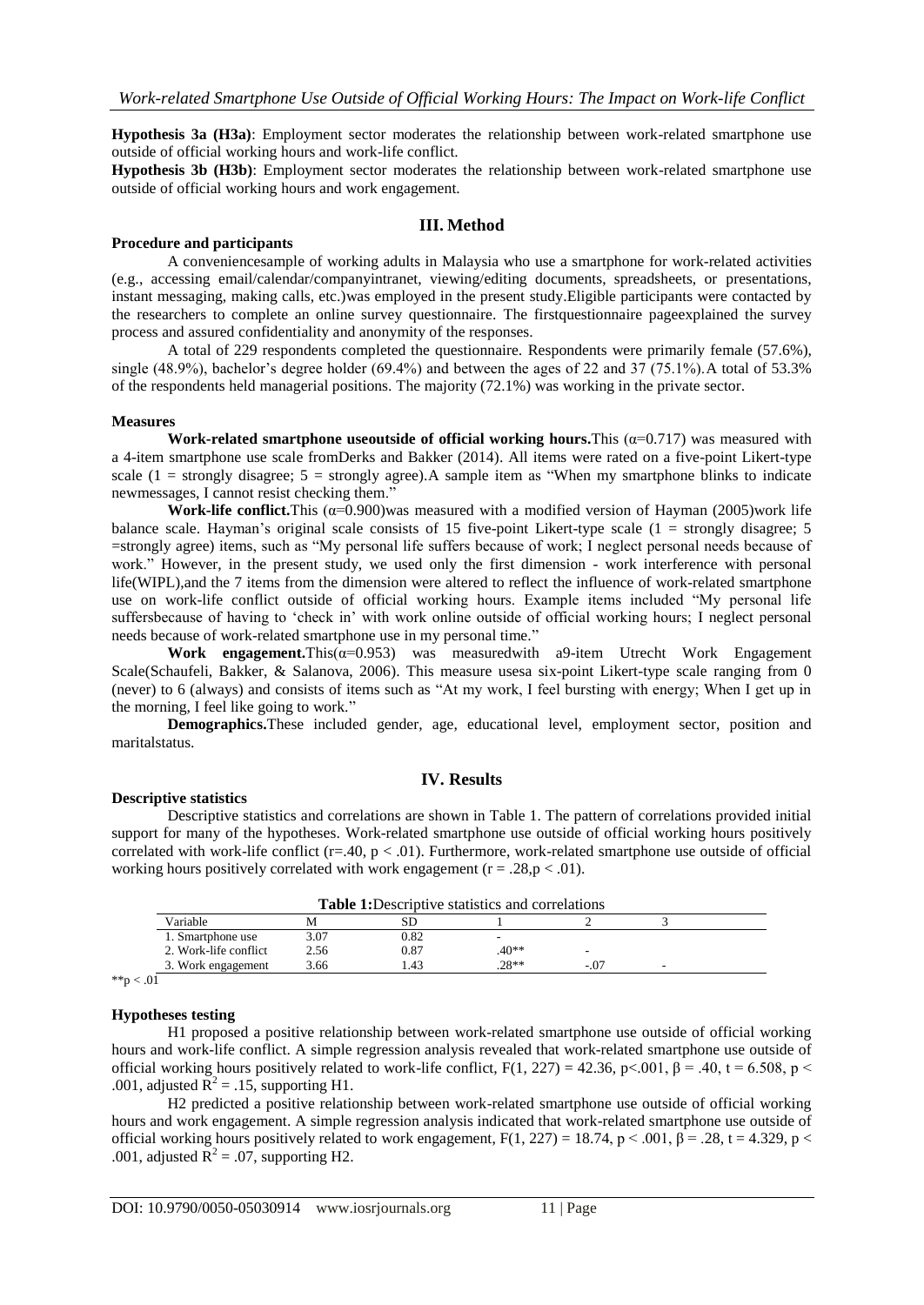H3a stated that employment sector moderates the relationship between work-related smartphone use outside of official working hours and work-life conflict. Similarly, H3b asserted that employment sector moderates the relationship between work-related smartphone use outside of official working hours and work engagement. A hierarchical multiple regression analysis was constructed to test these hypotheses.Work-related smartphone use outside of official working hours scores and employment sector were entered in the first block of the model. The interaction term between work-related smartphone use outside of official working hours scores and employment sector was entered in the second block of the model. The interaction term is a result of multiplication of centralized variables of work-related smartphone use outside of official working hours and employment sector. Work-life conflict and work engagement served as the outcome variables.

|                      | Outcome variables  |        |              |                 |         |              |  |  |
|----------------------|--------------------|--------|--------------|-----------------|---------|--------------|--|--|
|                      | Work-life conflict |        |              | Work engagement |         |              |  |  |
|                      |                    |        | $\Delta R^2$ |                 |         | $\Delta R^2$ |  |  |
| Block 1:             |                    |        | $.17**$      |                 |         | $.08**$      |  |  |
| Smartphone use       | .40                | 6.525  |              | .28             | 4.315   |              |  |  |
| Employment<br>sector | .13                | 2.098  |              | .03             | .435    |              |  |  |
| Block 2:             |                    |        |              |                 |         |              |  |  |
| Smartphone use x     | $-.04$             | $-.65$ | $.00$ n.s.   | $-.01$          | $-.188$ | $.00$ n.s.   |  |  |
| Employment<br>sector |                    |        |              |                 |         |              |  |  |

| Table 2: Moderation effect of employment sector on the relationship betweensmartphone use |  |
|-------------------------------------------------------------------------------------------|--|
| and outcome variables (work-life conflict and work engagement)                            |  |

 $**p < 01$ , n.s. = not significant

The results of the model did not support H3a and H3b (see Table 2). In the first block of the model, the variables accounted for a significant amount of variance in work-life conflict,  $R^2 = .17$ ,  $F(2, 226) = 23.70$ ,  $p <$ .001 and work engagement,  $R^2 = .17$ ,  $F(2, 226) = 9.43$ ,  $p < .001$  respectively. However, adding the interaction term to the second block of the model did not significantly increase the percentage of variance in explaining work-life conflict and work engagement respectively. Implications of these finding are discussed below.

# **V. Discussion& Conclusion**

Increased use of smartphones blurs the boundaries between the work and home domain resulting in opportunities and challenges for employers and employees. The current study aimed to assess the impact of work-related smartphone use outside of official working hours on work-life conflict and work engagement and to examine whether the employment sector would moderate those relationships.Results of this study indicated that work-related smartphone use outside of official working hours positively related to work-life conflict and work engagement. Interestingly, we found no moderating role for employment sector on those relationships.

#### **Implications for research and practice**

As expected, work-related smartphone use outside of official working hours positively related to worklife conflict[\(Boswell & Olson-Buchanan, 2007;](#page-4-0) [Derks & Bakker, 2014;](#page-4-16) [Fenner & Renn, 2010\)](#page-4-18). This contributes to the generalization of this link regardless of specific sample characteristics in previous research. In addition, this relation suggests that organizations in Malaysia need to realize that connectivity and flexibility afforded by smartphone in managing work demands after hours may come at the price of heightened conflict within employee"s personal life and family domains[\(Diaz et al., 2012\)](#page-4-4). In order to help employees strike a healthier balance between work and personal life roles, organizationshave the responsibility to develop policies (e.g., correspondences in the form of messages, voicemails or emailsafterofficial working hours), expectations (e.g., supervisors and colleagues should not expect employees to be always available during evening hours and weekends[;Derks et al., 2015\)](#page-4-9)and programs (e.g., flexible work arrangements, childcare policies, and leave policies[;Noraini M. Noor & Nor Diana Mohd Mahudin, 2015\)](#page-5-6)in an effort to mitigate the potential negative consequences associated with work-life conflict such as increased stress and turnover intention, decreased familysatisfaction, reduced mental health and life satisfaction [\(Amstad, Meier, Fasel, Elfering, & Semmer,](#page-4-19)  [2011\)](#page-4-19).

While earlier studies have indirectly linked communication technologyuse to work engagement[\(Fujimoto, Ferdous, Sekiguchi, & Sugianto, 2016;](#page-4-20) [ten Brummelhuisa, Bakker, Hetland, &](#page-5-7)  [Keulemans, 2012;](#page-5-7) [Ter Hoeven, van Zoonen, & Fonner, 2016\)](#page-5-8), thestudy adds to these results by demonstrating that work-related smartphone use outside of official working hours has a direct, positive effect on work engagement.Despite smartphone use blurring the boundary between work and life domain, the efficient communication and accessibility[\(Ter Hoeven et al., 2016\)](#page-5-8), and connectivity [\(ten Brummelhuisa et al.,](#page-5-7)  [2012\)](#page-5-7)through smartphones usageappears toencourage the Malaysian employees to be more energetic, dedicated,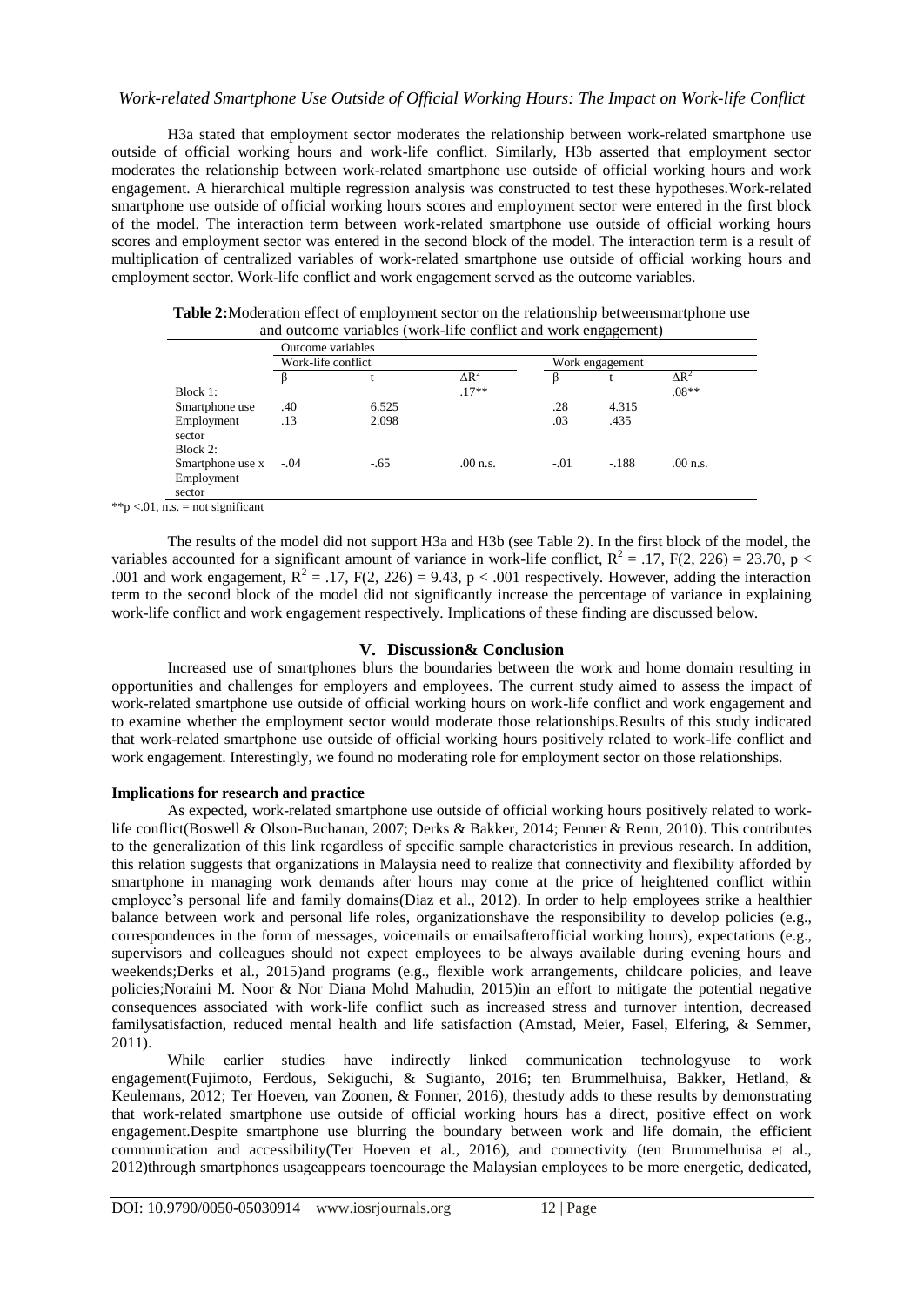and absorbed in performing their work tasks.Still,organizations may be wise to find a balance betweensmartphone use resources and demands that ultimately improves employee well-being.

Finally, the results revealed that no moderating role for employment sector on the work-related smartphone use outside of official working hours on work-life conflict and work engagement respectively, which is contrary to our initial assumption. This implies that smartphone use outside of official working hours has similar or same extent of implications for all employees across public and private lines. Nonetheless,replication of the finding is needed to find out whether employment sector is a significant moderator of those relationship given this study was examined a relative small number of sample from public sector  $(N = 64)$ .

#### **Limitations and future research**

Like most studies, this study is not without limitations.The cross-sectional nature of the datadid not allow us to examine the impact of work-related smartphone use outside of official working hours on work-life conflict and work engagement over time. Given that most of the sample were working in the private sector, the study findings should be interpreted cautiouslyandextended or replicated in future studies with a more balanced number of sample from the public and private sector.Since this study focused on work performed using the smartphone after hours, we only considered negative spillover from work to home domain. It is important to note that it is plausible that there is positive spillover as well. For example, when an employee receives a message in the evening that a business deal is closed, positive affect may also spill over to the home domain. Thus, it is important for future studies to include both positive and negative spillovers.

#### **References**

- <span id="page-4-19"></span>[1]. Amstad, F. T., Meier, L. L., Fasel, U., Elfering, A., & Semmer, N. K. (2011). A meta-analysis of work–family conflict and various outcomes with a special emphasis on cross-domain versus matching-domain relations. Journal of Occupational Health Psychology, 16(2), 151-169. doi:10.1037/a0022170
- <span id="page-4-7"></span>[2]. Ashforth, B. E., Kreiner, G. E., & Fugate, M. (2000). All in a day's work: Boundaries and micro role transitions. The Academy of Management Review, 25(3), 472-491. doi:10.2307/259305
- <span id="page-4-13"></span>[3]. Bakker, A. B., Demerouti, E., & Sanz-Vergel, A. I. (2014). Burnout and work engagement: The JD–R approach. Annual Review of Organizational Psychology and Organizational Behavior, 1(1), 389-411. doi:10.1146/annurev-orgpsych-031413-091235
- <span id="page-4-14"></span>[4]. Bakker, A. B., & Evangelia, D. (2007). The Job Demands‐ Resources model: State of the art. Journal of Managerial Psychology, 22(3), 309-328. doi:10.1108/02683940710733115
- <span id="page-4-6"></span>[5]. Batt, R., & Valcour, P. M. (2003). Human resources practices as predictors of work-family outcomes and employee turnover. Industrial Relations: A Journal of Economy and Society, 42(2), 189-220. doi:10.1111/1468-232X.00287
- <span id="page-4-0"></span>[6]. Boswell, W. R., & Olson-Buchanan, J. B. (2007). The use of communication technologies after hours: The role of work attitudes and work-life conflict. Journal of Management, 33(4), 592-610. doi:10.1177/0149206307302552
- <span id="page-4-11"></span>[7]. Carlson, D. S., Kacmar, K. M., & Williams, L. J. (2000). Construction and initial validation of a multidimensional measure of work–family conflict. Journal of Vocational Behavior, 56(2), 249-276. doi:10.1006/jvbe.1999.1713
- <span id="page-4-12"></span>[8]. Crawford, E. R., LePine, J. A., & Rich, B. L. (2010). Linking job demands and resources to employee engagement and burnout: A theoretical extension and meta-analytic test. Journal of Applied Psychology, 95(5), 834-848. doi:10.1037/a0019364
- <span id="page-4-3"></span>[9]. Day, A., Kevin Kelloway, E., & Scott, N. (2010). Information and communication technology: Implications for job stress and employee well-being. New Developments in Theoretical and Conceptual Approaches to Job Stress, 317-350.doi:10.1108/S1479- 3555(2010)0000008011
- <span id="page-4-16"></span>[10]. Derks, D., & Bakker, A. B. (2014). Smartphone use, work-home interference, and burnout: A diary study on the role of recovery. Applied Psychology, 63(3), 411-440. doi:10.1111/j.1464-0597.2012.00530.x
- <span id="page-4-8"></span>[11]. Derks, D., Bakker, A. B., Peters, P., & van Wingerden, P. (2016). Work-related smartphone use, work–family conflict and family role performance: The role of segmentation preference. Human Relations, 69(5), 1045-1068. doi:10.1177/0018726715601890
- <span id="page-4-9"></span>[12]. Derks, D., van Duin, D., Tims, M., & Bakker, A. B. (2015). Smartphone use and work-home interference: The moderating role of social norms and employee work engagement. Journal of Occupational and Organizational Psychology, 88(1), 155-177. doi:10.1111/joop.12083
- <span id="page-4-4"></span>[13]. Diaz, I., Chiaburu, D. S., Zimmerman, R. D., & Boswell, W. R. (2012). Communication technology: Pros and cons of constant connection to work. Journal of Vocational Behavior, 80(2), 500-508. doi:10.1016/j.jvb.2011.08.007
- <span id="page-4-18"></span>[14]. Fenner, G. H., & Renn, R. W. (2010). Technology-assisted supplemental work and work-to-family conflict: The role of instrumentality beliefs, organizational expectations and time management. Human Relations, 63(1), 63-82. doi:10.1177/0018726709351064
- <span id="page-4-20"></span>[15]. Fujimoto, Y., Ferdous, A. S., Sekiguchi, T., & Sugianto, L.-F. (2016). The effect of mobile technology usage on work engagement and emotional exhaustion in Japan. Journal of Business Research, 69(9), 3315-3323. doi:10.1016/j.jbusres.2016.02.013
- <span id="page-4-2"></span>[16]. Golden, A. G., & Geisler, C. (2007). Work–life boundary management and the personal digital assistant. Human Relations, 60(3), 519-551. doi:10.1177/0018726707076698
- <span id="page-4-10"></span>[17]. Greenhaus, J., & Beutell, N. (1985). Sources of conflict between work and family roles. Academy of Management Review, 10(1), 76-88. doi:10.5465/AMR.1985.4277352
- <span id="page-4-17"></span>[18]. Hayman, J. (2005). Psychometric assessment of an instrument designed to measure work life balance. Research and Practice in Human Resource Management, 13(1), 85-91.
- <span id="page-4-5"></span>[19]. Kelliher, C., & Anderson, D. (2010). Doing more with less? Flexible working practices and the intensification of work. Human Relations, 63(1), 83-106. doi:10.1177/0018726709349199
- <span id="page-4-1"></span>[20]. Kossek, E. E., & Lautsch, B. A. (2012). Work–family boundary management styles in organizations: A cross-level model. Organizational Psychology Review, 2(2), 152-171. doi:10.1177/2041386611436264
- <span id="page-4-15"></span>[21]. Lee, C. E. C. (2012). Smartphone use in the workplace: Implications for internal and external communication in Malaysian perspective.